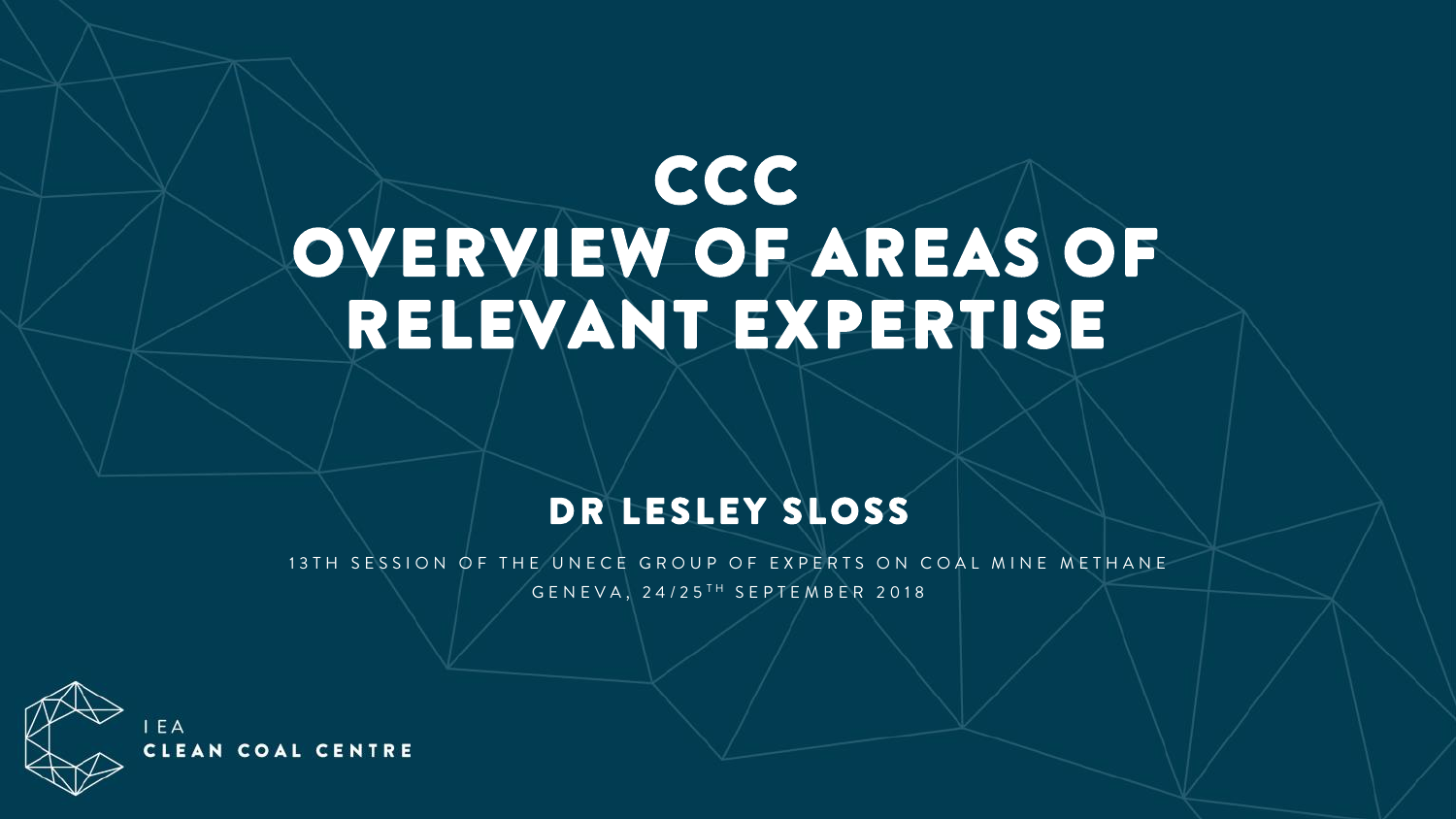

## WHO ARE WE AND HOW DO WE OPERATE?





We are badged as the IEA Clean Coal **Centre** 

We are a technology collaboration programme, mandated by the International Energy Agency

We are supported financially by national governments (contracting parties) and by corporate industrial organisations (sponsors)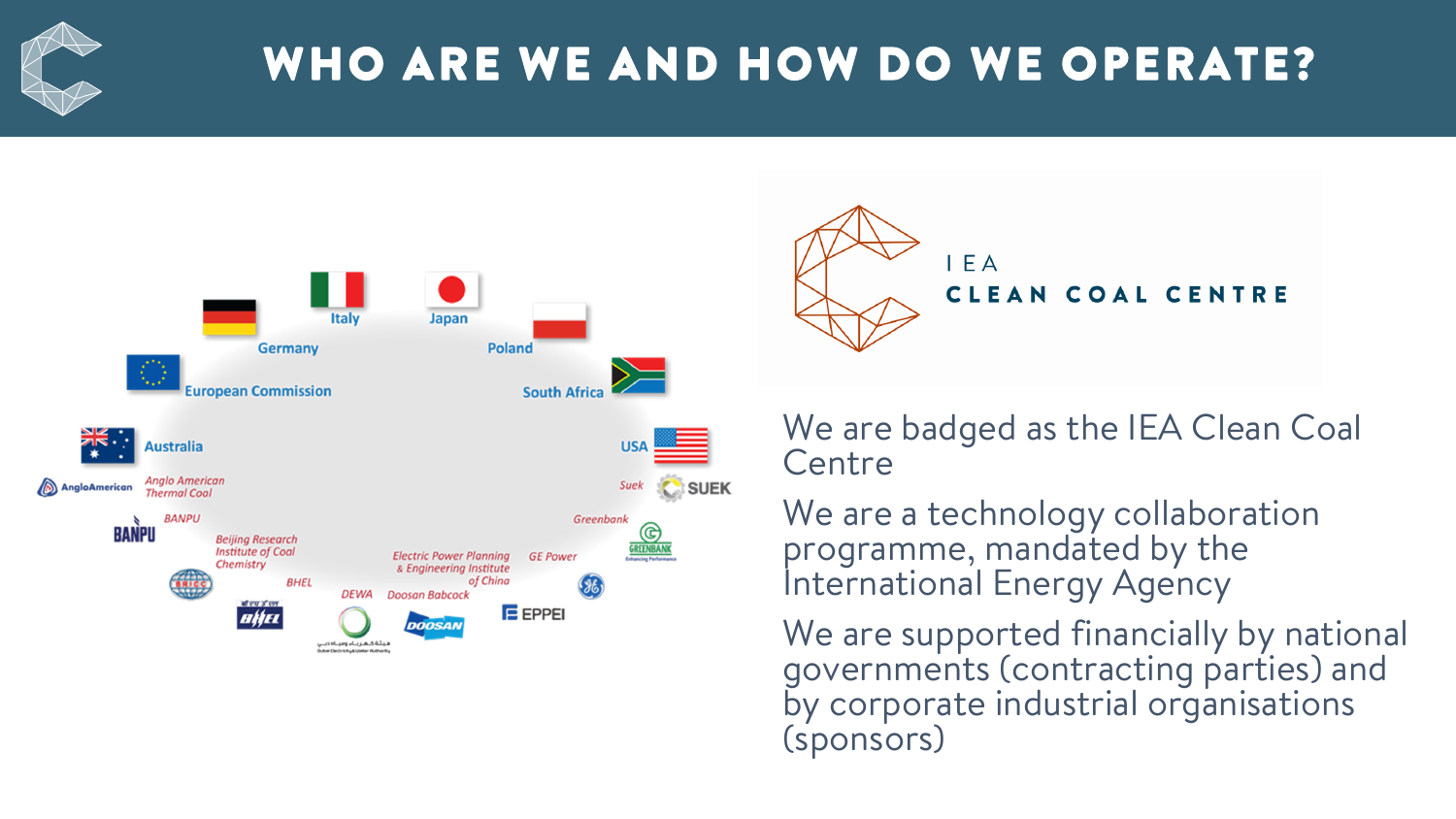

## **EXAMPLES OF RELEVANT REPORTS**

**POWER PROJECTS USING METHANE FROM COAL MINES, CCC/112** 

**PROSPECTS FOR COAL AND CLEAN COAL IN UKRAINE, CCC/183** 

**POTENTIAL FOR ENHANCED COALBED METHANE RECOVERY CCC/252** 

**LOSSES IN THE COAL SUPPLY** CHAIN, CCC/212

## **PROSPECTS FOR COAL AND CLEAN COAL TECHNOLOGIES IN KAZAKHSTAN, CCC/192**

**OPPORTUNITIES FOR COAL PREPARATION TO LOWER EMISSIONS, CCC/30** 

**PROSPECTS FOR COAL AND CLEAN COAL TECHNOLOGIES IN TURKEY, CCC/239** 



**ENVIRONMENTAL AND OTHER EFFECTS OF COAL MINING AND TRANSPORT, CCC/281**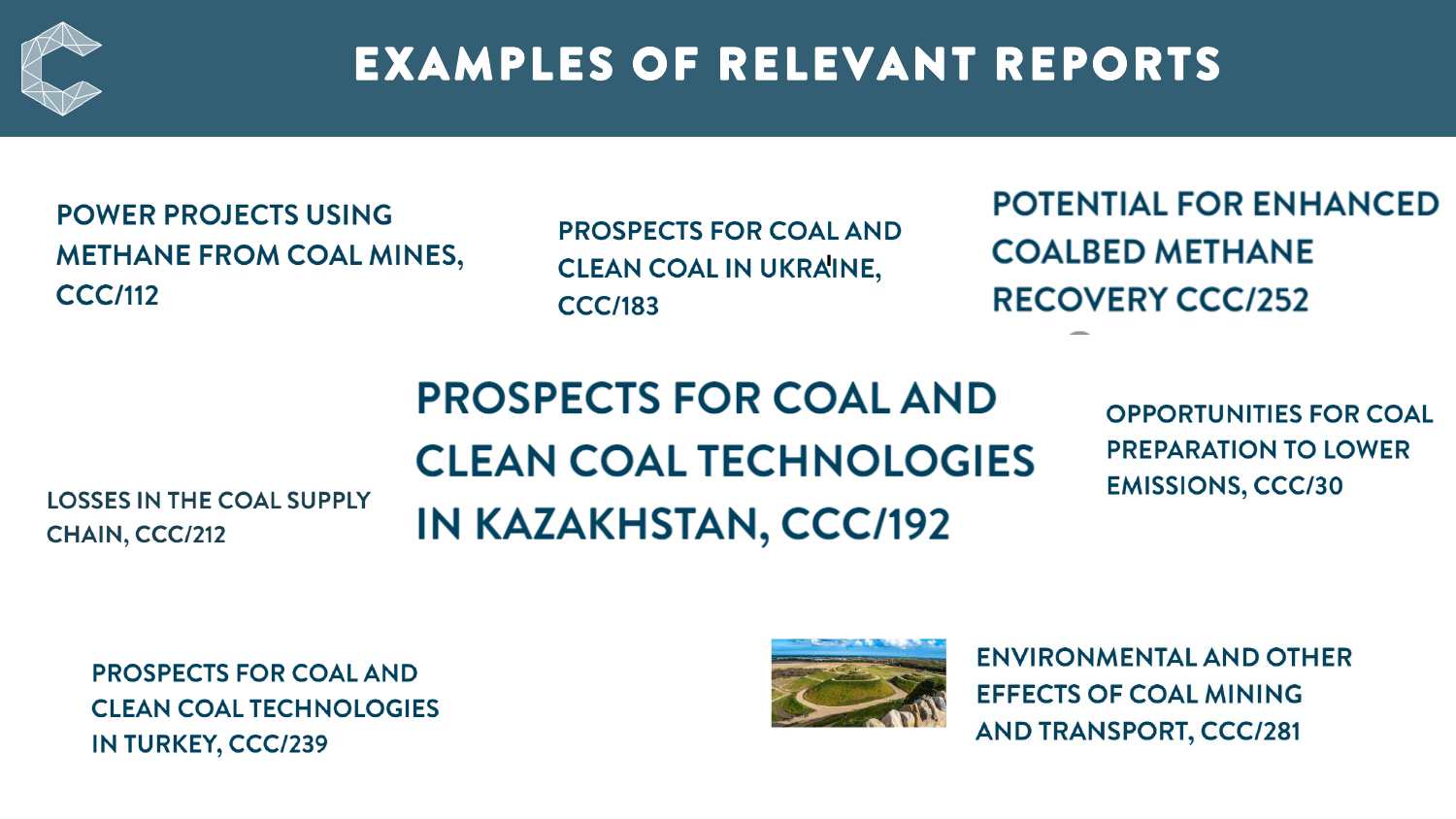## PROJECT EXPERIENCE ON CLEAN COAL

- Lead on proposed GEF7 project for clean coal activities in SE Asia along with establishing a global knowledge sharing network
- Evaluation and proposals for improving efficiency of existing and future coal fleets – US DOE projects in India and South Africa
- Coal knowledge training workshops in Malaysia and Colombia

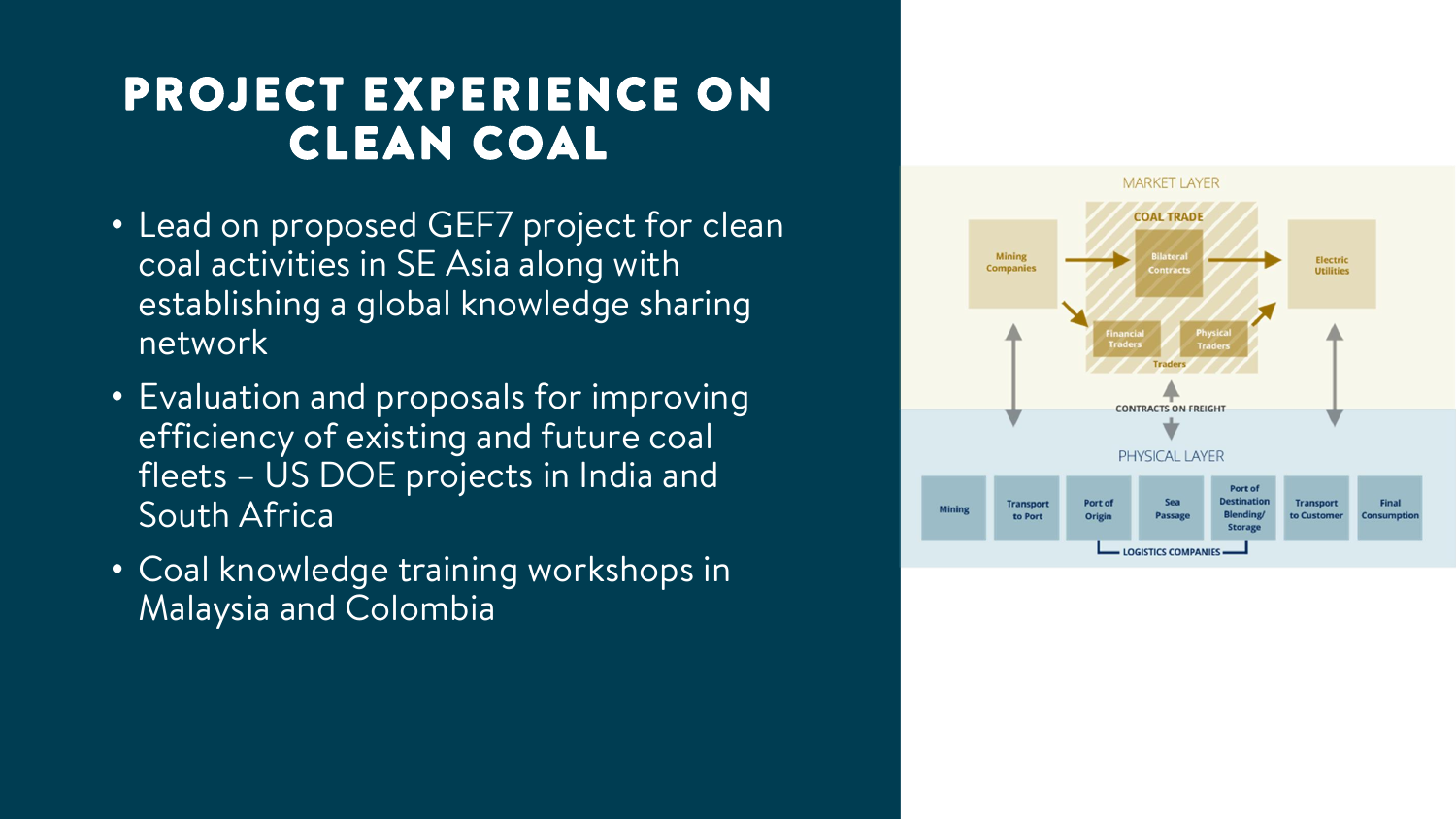## UNECE ACTIVITIES IN KAZAKHSTAN

Worked extensively during 2016 and 2017 with UNECE to establish the basis for more sustainable coal use in Kazakhstan

Participated in the Kazakhstan energy ministerial, UN sustainable energy forum and the national economic forum